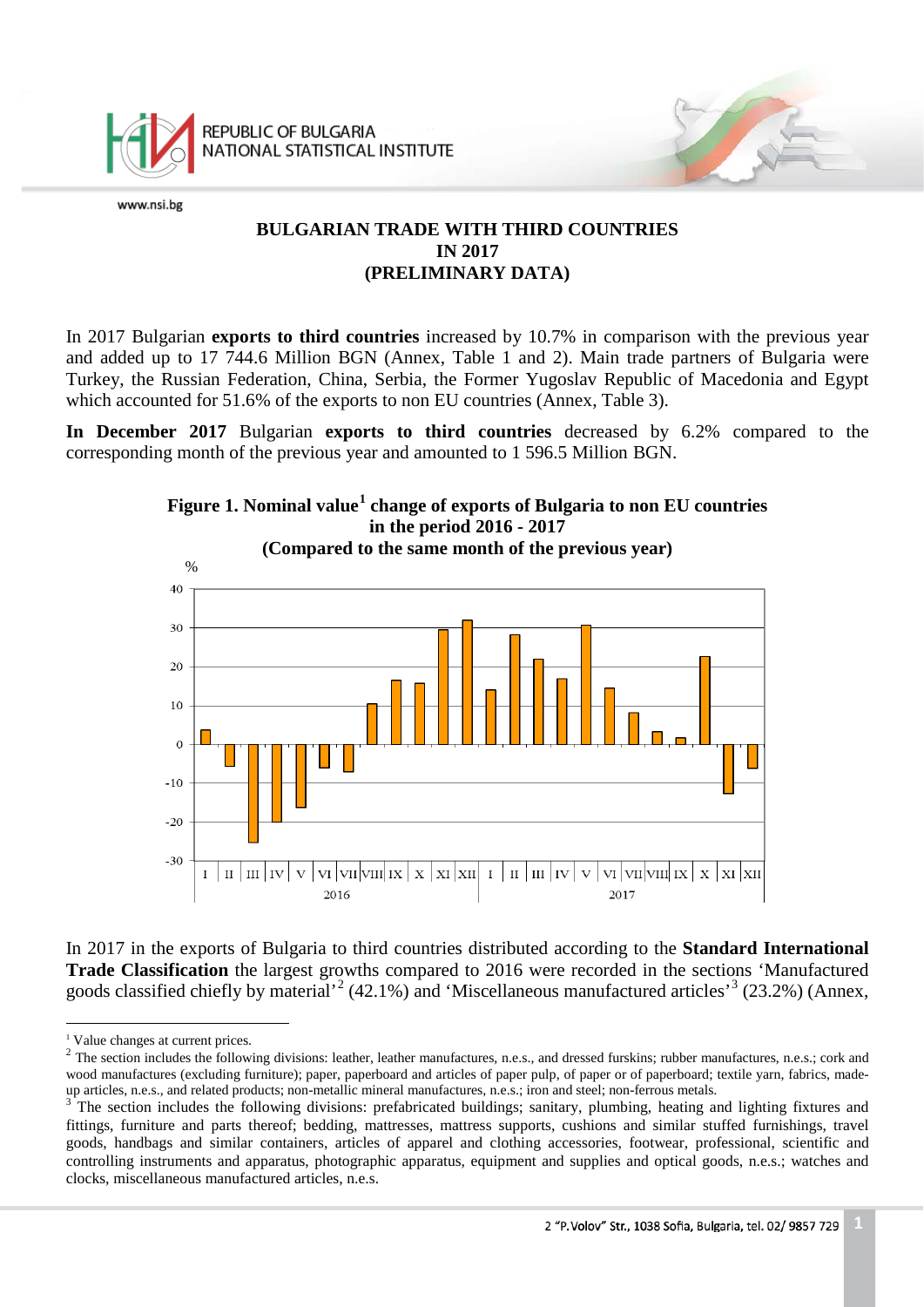

Table 4). The most notable falls were reported in sections 'Food and live animals' (16.7%) and 'Beverages and tobacco' (11.9%).

**Bulgarian imports from third countries** in 2017 increased by 24.1% in comparison with the previous year and added up to 21 368.3 Million BGN (at CIF prices) (Annex, Table 1 and 2). The largest amounts were reported for the goods imported from the Russian Federation, Turkey, China and Serbia (Annex, Table 3).

**In December 2017** Bulgarian imports from third countries grew by 29.6% compared to the corresponding month of the previous year and amounted to 2 045.8 Million BGN.



**Figure 2. Nominal value[1](#page-0-3) change of imports of Bulgaria to non EU countries**

In 2017 in the imports of Bulgaria from third countries distributed according to the **Standard International Trade Classification** the largest growths compared to 2016 were recorded in the sections 'Crude materials, inedible (except fuel)' [2](#page-1-0) (42.3%) and 'Animals and vegetable oils, fats and waxes' (40.1%) (Annex, Table 4).

**The foreign trade balance** of Bulgaria (export FOB - import CIF) **with third countries** in 2017 was negative and added up to 3 623.7 Million BGN (Annex, Table 1). The trade balance at FOB/FOB prices (after elimination of transport and insurance costs on imports) was also negative and amounted to 2 115.6 Million BGN.

**In December 2017** the foreign trade balance of Bulgaria **(export FOB - import CIF)** with third countries was negative and amounted to 449.3 Million BGN.

 $\frac{1}{1}$ <sup>1</sup> Value changes at current prices.

<span id="page-1-1"></span><span id="page-1-0"></span><sup>&</sup>lt;sup>2</sup> The section includes following divisions: raw hides, skins and furskins; oil-seeds and oleaginous fruits; crude rubber; cork and wood; pulp and waste paper; textile fibres and their wastes; crude fertilizers and crude minerals; metalliferous ores and metal scrap; crude animal and vegetable materials, n.e.s.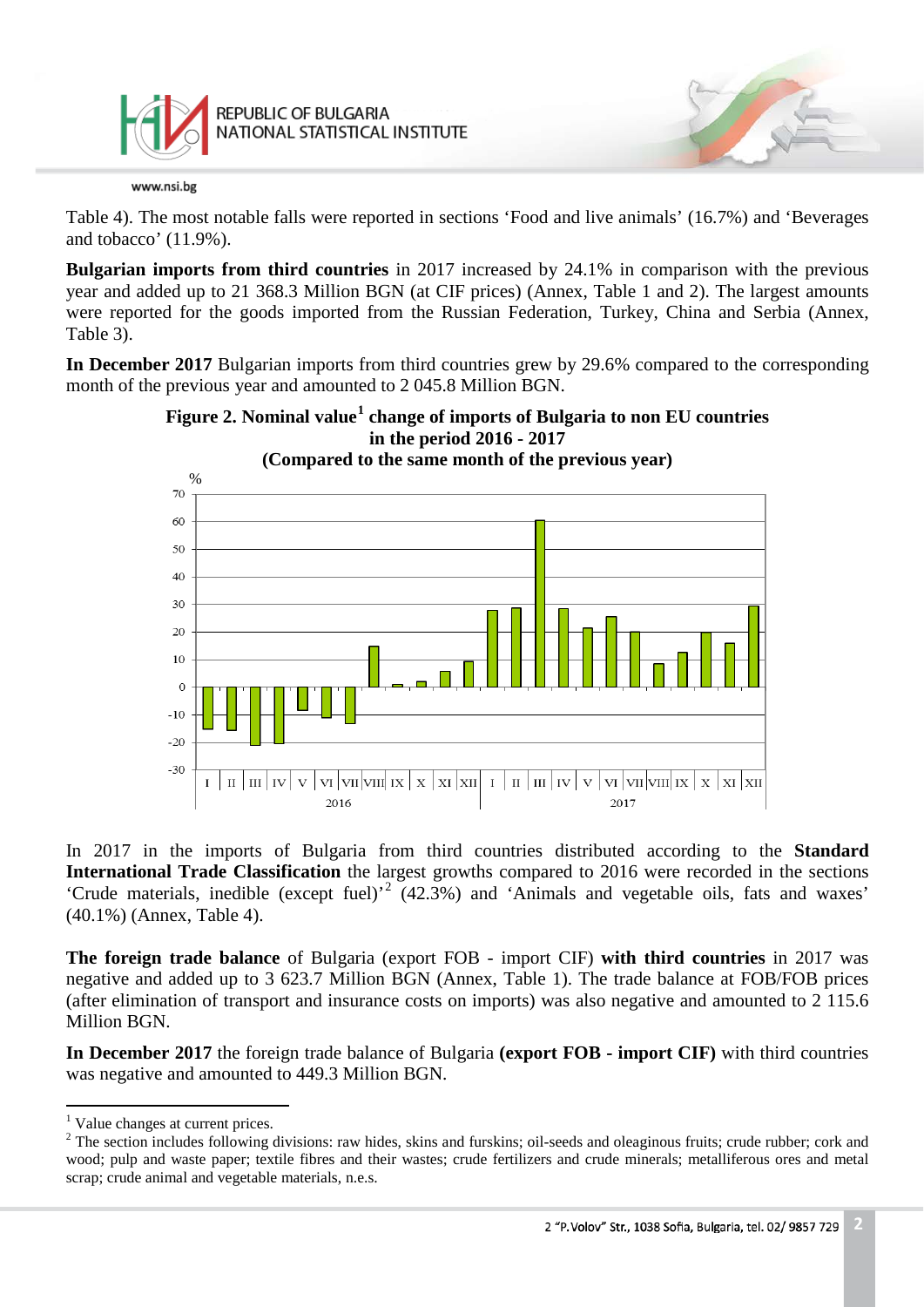

# **Bulgarian trade with third countries and EU - total**

In 2017 the value of **all the goods exported** from Bulgaria amounted to 52 233.0 Million BGN and in comparison with the previous year the exports increased by 10.7% (Annex, Table 1 and 2).

In **December 2017** the total exports added up to 4 105.0 Million BGN and decreased by 0.9% compared to the corresponding month of the previous year.



**Figure 3. Nominal value[1](#page-1-1) change of exports of Bulgaria in the period 2016 - 2017 (Compared to the same month of the previous year)**

The total value of **all the goods imported** in the country in 2017 amounted to 59 085.4 Million BGN (at CIF prices), or by 15.4% more than 2016 (Annex, Table 1 and 2).

In **December 2017** the total imports increased by 14.7% compared to the same month of the previous year and added up to 5 326.3 Million BGN.

<span id="page-2-0"></span> $\frac{1}{1}$ <sup>1</sup> Value changes at current prices.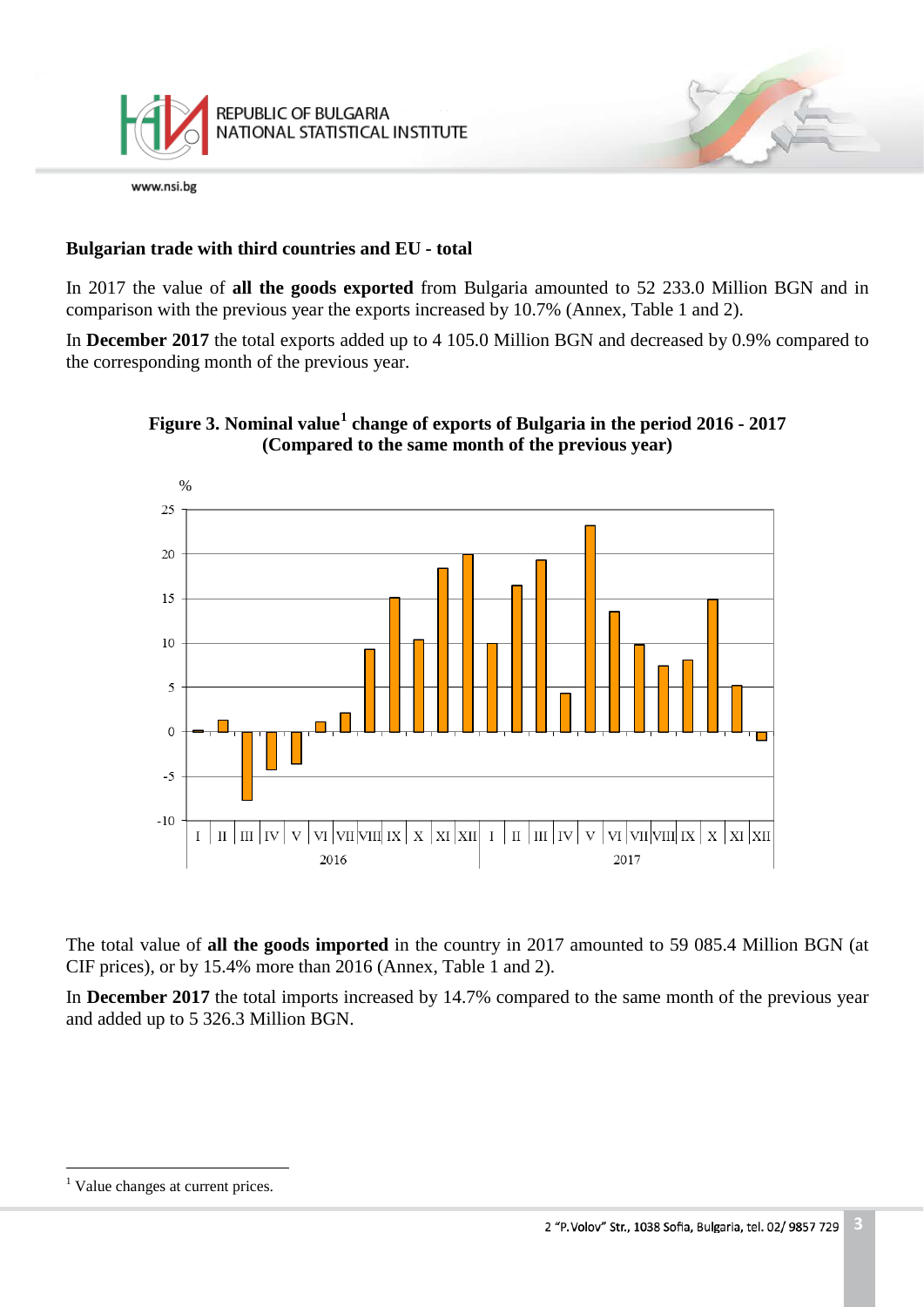



**Figure 4. Nominal value[1](#page-2-0) change of imports of Bulgaria in the period 2016 - 2017 (Compared to the same month of the previous year)**

The **total foreign trade balance** (exports FOB - import CIF) was negative in 2017 and amounted to 6 852.4 Million BGN (Annex, Table 1 and 2). At FOB/FOB prices (after elimination of transport and insurance costs on imports) in 2017 the total foreign trade balance was also negative and added up to 3 072.5 Million BGN.

In **December 2017** the total foreign trade balance (exports FOB - import CIF) was negative and added up to 1 221.3 Million BGN. The trade balance at FOB/FOB prices was also negative and amounted to 911.8 Million BGN.

 $\,1$ Value changes at current prices.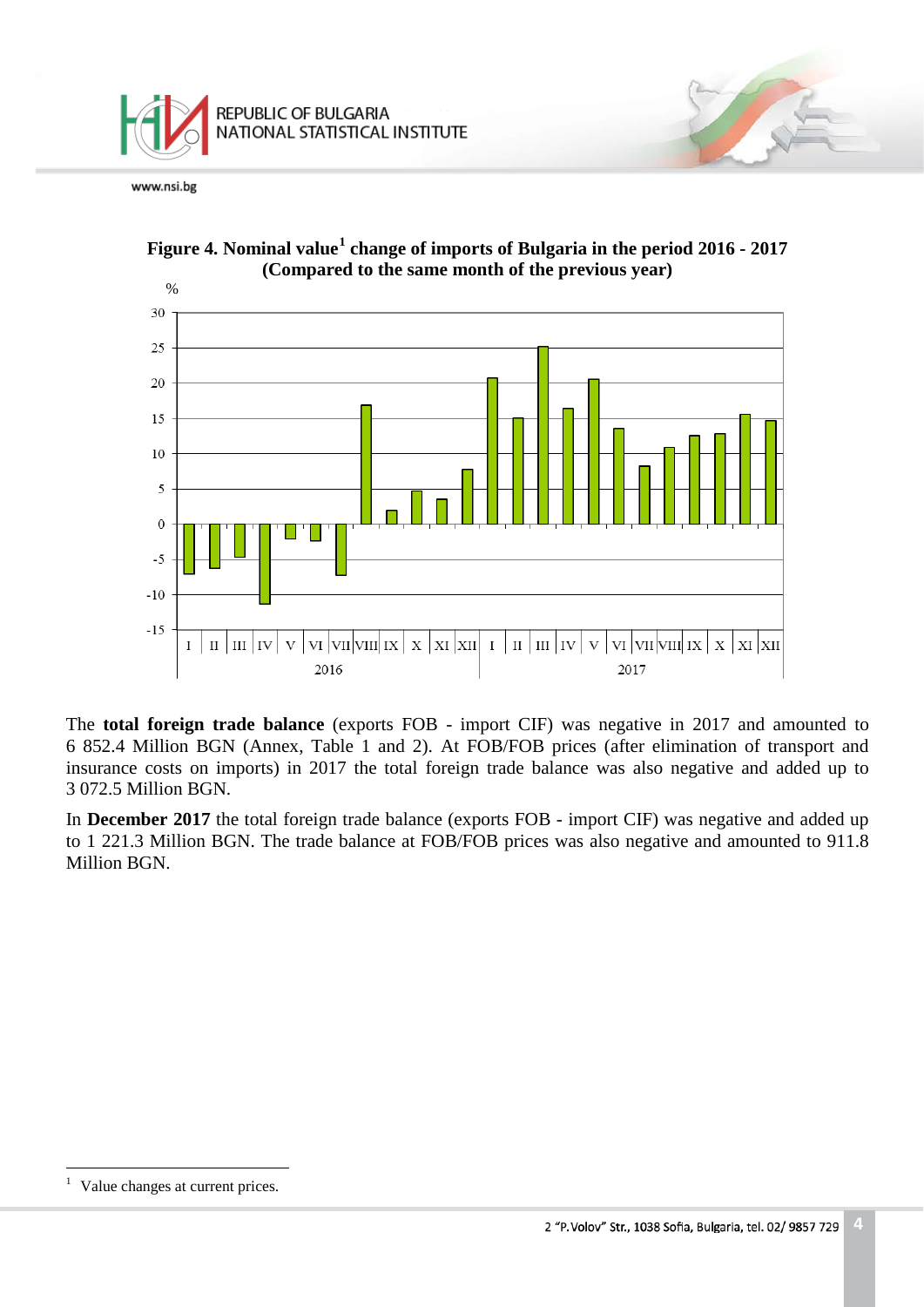



**Annex**

### **Table 1**

|                       |                      |         |               |                      |         |         |                            |         |               |                                |           |          |                                      |          | (Million BGN) |
|-----------------------|----------------------|---------|---------------|----------------------|---------|---------|----------------------------|---------|---------------|--------------------------------|-----------|----------|--------------------------------------|----------|---------------|
|                       | <b>Exports - FOB</b> |         |               | <b>Imports - CIF</b> |         |         | Imports - FOB <sup>2</sup> |         |               | <b>Trade balance - FOB/CIF</b> |           |          | Trade balance - FOB/FOB <sup>2</sup> |          |               |
| <b>Months/Periods</b> | Total                | EU      | <b>Non EU</b> | <b>Total</b>         | EU      | Non EU  | Total                      | EU      | <b>Non EU</b> | Total                          | EU        | Non EU   | <b>Total</b>                         | EU       | <b>Non EU</b> |
| I.2016                | 3411.3               | 2261.2  | 1150.1        | 3501.5               | 2267.8  | 1233.7  | 3271.4                     | 2121.9  | 1149.5        | $-90.2$                        | $-6.6$    | $-83.6$  | 139.9                                | 139.3    | 0.6           |
| II.2016               | 3471.9               | 2286.8  | 1185.1        | 3850.2               | 2601.3  | 1248.9  | 3613.4                     | 2453.9  | 1159.5        | $-378.3$                       | $-314.5$  | $-63.8$  | $-141.5$                             | $-167.1$ | 25.6          |
| III.2016              | 3665.4               | 2507.8  | 1157.6        | 4237.1               | 3005.8  | 1231.3  | 3971.8                     | 2825.6  | 146.2         | $-571.7$                       | $-498.0$  | $-73.7$  | $-306.4$                             | $-317.8$ | 11.4          |
| I - III.2016          | 10548.6              | 7055.8  | 3492.8        | 11588.8              | 7874.9  | 3713.9  | 10856.6                    | 7401.4  | 3455.2        | $-1040.2$                      | $-819.1$  | $-221.1$ | $-308.0$                             | $-345.6$ | 37.6          |
| IV.2016               | 3744.0               | 2537.4  | 1206.6        | 4021.8               | 2694.4  | 1327.4  | 3782.7                     | 2547.3  | 1235.4        | $-277.8$                       | $-157.0$  | $-120.8$ | $-38.7$                              | $-9.9$   | $-28.8$       |
| V.2016                | 3618.9               | 2397.6  | 1221.3        | 4096.9               | 2629.0  | 1467.9  | 3844.0                     | 2481.4  | 1362.6        | $-478.0$                       | $-231.4$  | $-246.6$ | $-225.1$                             | $-83.8$  | $-141.3$      |
| VI.2016               | 4068.4               | 2695.3  | 1373.1        | 4318.7               | 2902.4  | 1416.3  | 4050.8                     | 2733.3  | 1317.5        | $-250.3$                       | $-207.1$  | $-43.2$  | 17.6                                 | $-38.0$  | 55.6          |
| <b>IV - VI.2016</b>   | 11431.3              | 7630.3  | 3801.0        | 12437.4              | 8225.8  | 4211.6  | 11677.5                    | 7762.0  | 3915.5        | $-1006.1$                      | $-595.5$  | $-410.6$ | $-246.2$                             | $-131.7$ | $-114.5$      |
| I - VI.2016           | 21979.9              | 14686.1 | 7293.8        | 24026.2              | 16100.7 | 7925.5  | 22534.1                    | 15163.4 | 7370.7        | $-2046.3$                      | $-1414.6$ | $-631.7$ | $-554.2$                             | $-477.3$ | $-76.9$       |
| VII.2016              | 4192.5               | 2821.3  | 1371.2        | 4344.2               | 2924.1  | 1420.1  | 4062.8                     | 2746.7  | 1316.1        | $-151.7$                       | $-102.8$  | $-48.9$  | 129.7                                | 74.6     | 55.1          |
| VIII.2016             | 4024.8               | 2679.7  | 1345.1        | 4442.1               | 2787.3  | 1654.8  | 4140.6                     | 2613.3  | 1527.3        | $-417.3$                       | $-107.6$  | $-309.7$ | $-115.8$                             | 66.4     | $-182.2$      |
| IX.2016               | 4170.7               | 2843.7  | 1327.0        | 4180.3               | 2742.0  | 1438.3  | 3917.9                     | 2587.1  | 1330.8        | $-9.6$                         | 101.7     | $-111.3$ | 252.8                                | 256.6    | $-3.8$        |
| VII - IX.2016         | 12388.0              | 8344.7  | 4043.3        | 12966.6              | 8453.4  | 4513.2  | 12121.3                    | 7947.1  | 4174.2        | $-578.6$                       | $-108.7$  | -469.9   | 266.7                                | 397.6    | $-130.9$      |
| I - IX.2016           | 34367.9              | 23030.8 | 11337.1       | 36992.8              | 24554.1 | 12438.7 | 34655.4                    | 23110.5 | 11544.9       | $-2624.9$                      | $-1523.3$ | -1101.6  | $-287.5$                             | $-79.7$  | $-207.8$      |
| X.2016                | 4303.9               | 2901.8  | 1402.1        | 4831.3               | 3252.1  | 1579.2  | 4517.7                     | 3042.3  | 1475.4        | $-527.4$                       | $-350.3$  | $-177.1$ | $-213.8$                             | $-140.5$ | $-73.3$       |
| XI.2016               | 4370.5               | 2783.9  | 1586.6        | 4737.6               | 3117.7  | 1619.9  | 4439.2                     | 2937.4  | 1501.8        | $-367.1$                       | $-333.8$  | $-33.3$  | $-68.7$                              | $-153.5$ | 84.8          |
| XII.2016              | 4144.0               | 2441    | 1702.9        | 4644.5               | 3065.4  | 1579.1  | 4356.7                     | 2882.3  | 1474.4        | $-500.5$                       | $-624.3$  | 123.8    | $-212.7$                             | $-441.2$ | 228.5         |
| X - XII.2016          | 12818.4              | 8126.8  | 4691.6        | 14213.4              | 9435.2  | 4778.2  | 13313.6                    | 8862.0  | 4451.6        | $-1395.0$                      | $-1308.4$ | $-86.6$  | $-495.2$                             | $-735.2$ | 240.0         |
| I - XII.2016          | 47186.3              | 31157.6 | 16028.7       | 51206.2              | 33989.3 | 17216.9 | 47969.0                    | 31972.5 | 15996.5       | $-4019.9$                      | $-2831.7$ | -1188.2  | -782.7                               | $-814.9$ | 32.2          |

# **Exports, imports and trade balance of Bulgaria in 2016 and 2017<sup>1</sup> by months**

<sup>1</sup> Data are preliminary as of 9-th February 2018.

<sup>2</sup> By data of BNB for the transport costs.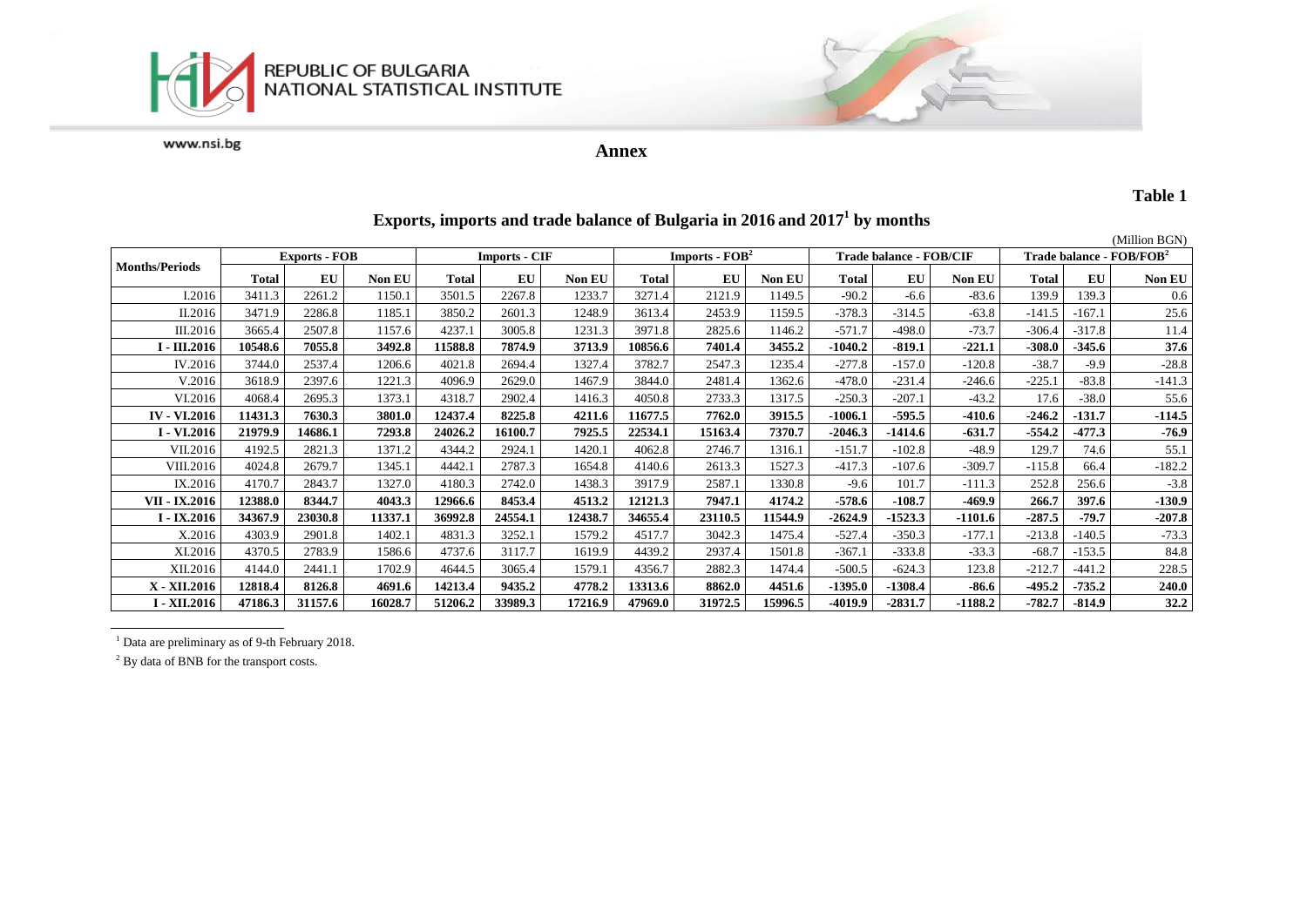

#### **Table 1**

江安

#### **Exports, imports and trade balance of Bulgaria in 2016 and 2017<sup>1</sup> by months**

(Continued and end) (Million BGN) **Months/Periods**<br> **Exports - FOB Imports - CIF Imports - Imports - FOB<sup>2</sup> <b>Indebalance - FOB/CIF Trade balance - FOB/FOB**<sup>2</sup> **Total EU Non EU Total EU Non EU Total EU Non EU Total EU Non EU Total EU Non EU**  I.2017 3750.5 2438.4 1312.1 4229.8 2652.0 1577.8 3944.2 2480.4 1463.8 -479.3 -213.6 -265.7 -193.7 -42.0 -151.7 II.2017 4044.5 2524.3 1520.2 4428.3 2820.2 1608.1 4134.9 2646.6 1488.3 -383.8 -295.9 -87.9 -90.4 -122.3 31.9 III.2017 4373.6 2962.3 1411.3 5306.0 3329.7 1976.3 4973.5 3135.8 1837.7 -932.4 -367.4 -565.0 -599.9 -173.5 -426.4 I - III.2017 | 12168.6 | 7925.0 | 4243.6 | 4243.6 | 13964.1 | 8801.9 | 5162.2 | 13052.6 | 8262.8 | 4789.8 | -1795.5 | -876.9 | -918.6 | -884.0 | -337.8 | -546.2 IV.2017 3906.5 2496.4 1410.1 4684.7 2978.0 1706.7 4385.8 2792.5 1593.3 -778.2 -481.6 -296.6 -479.3 -296.1 -183.2 V.2017 4458.5 2862.4 1596.1 4938.8 3156.6 1782.2 4628.3 2968.5 1659.8 -480.3 -294.2 -186.1 -169.8 -106.1 -63.7 VI.2017 4619.5 3047.0 1572.5 4906.4 3127.5 1778.9 4598.3 2942.7 1655.6 -286.9 -80.5 -206.4 21.2 104.3 -83.1 IV - VI.2017 | 12984.5 | 8405.8 | 4578.7 | 14529.9 | 9262.1 | 5267.8 | 13612.4 | 8703.7 | 4908.7 | -1545.4 | -856.3 | -689.1 | -627.9 | -297.9 | -330.0 I - VI.2017 | 25153.1 | 16330.8 | 8822.3 | 28494.0 | 18064.0 | 10430.0 | 26665.0 | 16966.5 | 9698.5 | -3340.9 | -1733.2 | -1607.7 | -1511.9 | -635.7 | -876.2 VII.2017 4604.1 3121.8 1482.3 4703.6 2997.8 1705.8 4414.7 2823.1 1591.6 -99.5 124.0 -223.5 189.4 298.7 -109.3 VIII.2017 4322.5 2933.3 1389.2 4925.3 3128.4 1796.9 4589.1 2918.8 1670.3 -602.8 -195.1 -407.7 -266.6 14.5 -281.1 IX.2017 4506.1 3156.9 1349.2 4707.2 3087.9 1619.3 4401.1 2907.2 1493.9 -201.1 69.0 -270.1 105.0 249.7 -144.7 VII - IX.2017 | 13432.7 | 9212.0 | 4220.7 | 14336.1 | 9214.1 | 5122.0 | 13404.9 | 8649.1 | 4755.8 | -903.4 | -2.1 | -901.3 | 27.8 | 562.9 | -535.1 I - IX.2017 | 38585.8 | 25542.8 | 13043.0 | 42830.1 | 27278.1 | 15552.0 | 40069.9 | 25615.6 | 14454.3 | -4244.3 | -1735.3 | -2509.0 | -1484.1 | -72.8 | -1411.3 134.017| 4945.9| 3226.5| 1719.4| 5452.9| 3560.6| 1892.3| 5090.6| 3337.2| 1753.4| -507.0| -334.1| -172.9| -144.7| -110.7| -34.0 XI.2017 4596.3 3210.6 1385.7 5476.1 3597.9 1878.2 5128.2 3376.1 1752.1 -879.8 -387.3 -492.5 -531.9 -165.5 -366.4 XII.2017 4105.0 2508.5 1596.5 5326.3 3280.5 2045.8 5016.8 3116.4 1900.4 -1221.3 -772.0 -449.3 -911.8 -607.9 -303.9 X - XII.2017 | 13647.2 | 8945.6 | 4701.6 | 16255.3 | 10439.0 | 5816.3 | 15235.6 | 9829.7 | 5405.9 | -2608.1 | -1493.4 | -1114.7 | -1588.4 | -884.1 | -704.3 I - XII.2017 | 52233.0 | 34488.4 | 17744.6 | 59085.4 | 37717.1 | 21368.3 | 55305.5 | 35445.3 | 19860.2 | -6852.4 | -3228.7 | -3623.7 | -3072.5 | -956.9 | -2115.6

Data are preliminary as of 9-th February 2018.

<sup>2</sup> By data of BNB for the transport costs.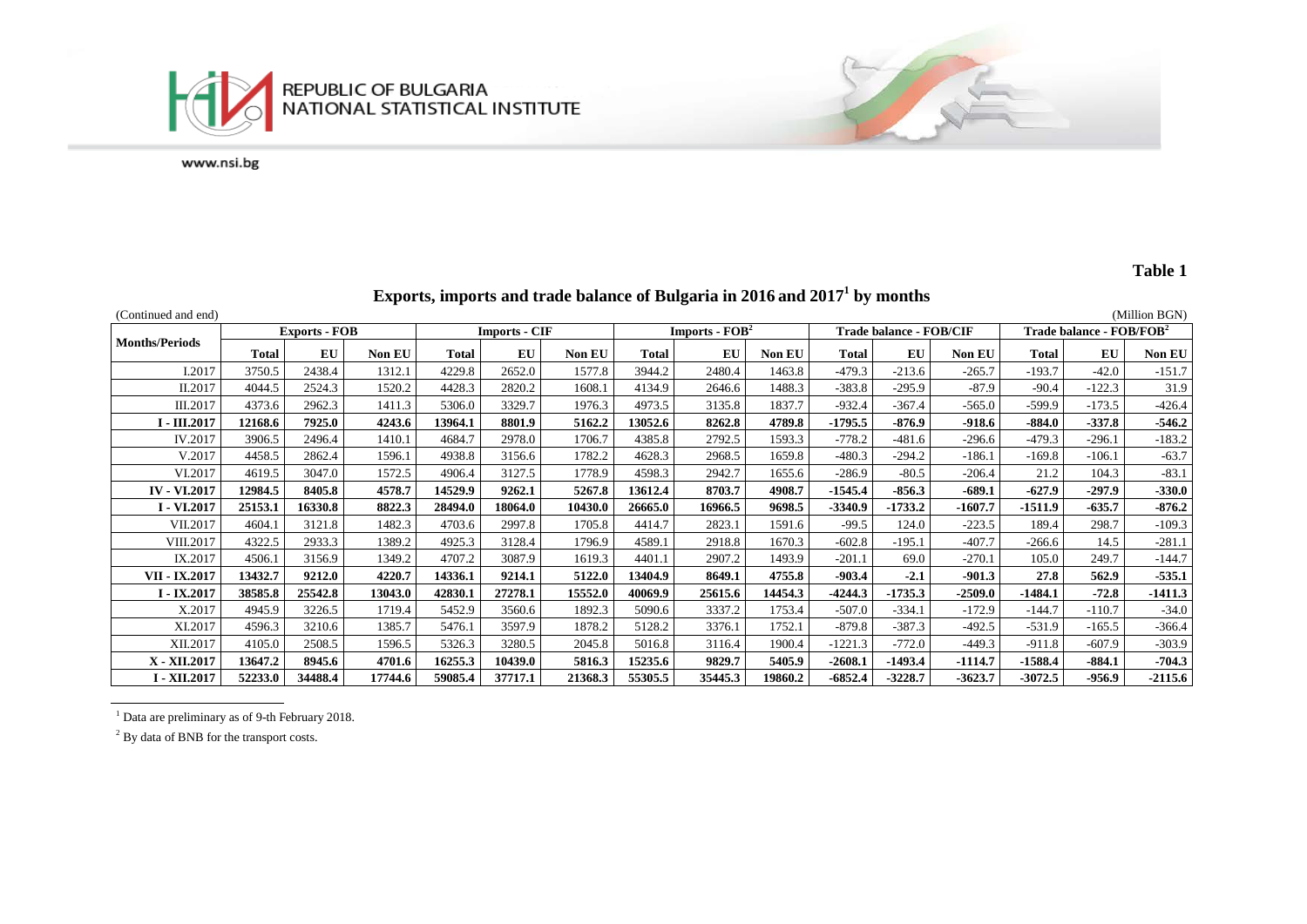



**Table 2**

# **Value changes of exports and imports of Bulgaria in 2017<sup>1</sup> compared to the previous year**

|                       |              |                      |         |              |                      |               |              |                      | (Per cent) |  |  |
|-----------------------|--------------|----------------------|---------|--------------|----------------------|---------------|--------------|----------------------|------------|--|--|
| <b>Months/Periods</b> |              | <b>Exports - FOB</b> |         |              | <b>Imports - CIF</b> |               |              | <b>Imports - FOB</b> |            |  |  |
|                       | <b>Total</b> | <b>EU</b>            | Non EU  | <b>Total</b> | <b>EU</b>            | <b>Non EU</b> | <b>Total</b> | EU                   | Non EU     |  |  |
| T                     | 9.9          | 7.8                  | 14.1    | 20.8         | 16.9                 | 27.9          | 20.6         | 16.9                 | 27.3       |  |  |
| $\mathbf{I}$          | 16.5         | 10.4                 | 28.3    | 15.0         | 8.4                  | 28.8          | 14.4         | 7.9                  | 28.4       |  |  |
| Ш                     | 19.3         | 18.1                 | 21.9    | 25.2         | 10.8                 | 60.5          | 25.2         | 11.0                 | 60.3       |  |  |
| $I - III$             | 15.4         | 12.3                 | 21.5    | 20.5         | 11.8                 | 39.0          | 20.2         | 11.6                 | 38.6       |  |  |
| IV                    | 4.3          | $-1.6$               | 16.9    | 16.5         | 10.5                 | 28.6          | 15.9         | 9.6                  | 29.0       |  |  |
| V                     | 23.2         | 19.4                 | 30.7    | 20.5         | 20.1                 | 21.4          | 20.4         | 19.6                 | 21.8       |  |  |
| VI                    | 13.5         | 13.0                 | 14.5    | 13.6         | 7.8                  | 25.6          | 13.5         | 7.7                  | 25.7       |  |  |
| $IV - VI$             | 13.6         | 10.2                 | 20.5    | 16.8         | 12.6                 | 25.1          | 16.6         | 12.1                 | 25.4       |  |  |
| $I - VI$              | 14.4         | 11.2                 | 21.0    | 18.6         | 12.2                 | 31.6          | 18.3         | 11.9                 | 31.6       |  |  |
| VII                   | 9.8          | 10.7                 | 8.1     | 8.3          | 2.5                  | 20.1          | 8.7          | 2.8                  | 20.9       |  |  |
| <b>VIII</b>           | 7.4          | 9.5                  | 3.3     | 10.9         | 12.2                 | 8.6           | 10.8         | 11.7                 | 9.4        |  |  |
| IX                    | 8.0          | 11.0                 | 1.7     | 12.6         | 12.6                 | 12.6          | 12.3         | 12.4                 | 12.3       |  |  |
| VII - IX              | 8.4          | 10.4                 | 4.4     | 10.6         | 9.0                  | 13.5          | 10.6         | 8.8                  | 13.9       |  |  |
| $I - IX$              | 12.3         | 10.9                 | 15.0    | 15.8         | 11.1                 | 25.0          | 15.6         | 10.8                 | 25.2       |  |  |
| X                     | 14.9         | 11.2                 | 22.6    | 12.9         | 9.5                  | 19.8          | 12.7         | 9.7                  | 18.8       |  |  |
| XI                    | 5.2          | 15.3                 | $-12.7$ | 15.6         | 15.4                 | 15.9          | 15.5         | 14.9                 | 16.7       |  |  |
| XII                   | $-0.9$       | 2.8                  | $-6.2$  | 14.7         | 7.0                  | 29.6          | 15.2         | 8.1                  | 28.9       |  |  |
| $X - XII$             | 6.5          | 10.1                 | 0.2     | 14.4         | 10.6                 | 21.7          | 14.4         | 10.9                 | 21.4       |  |  |
| $I - XII$             | 10.7         | 10.7                 | 10.7    | 15.4         | 11.0                 | 24.1          | 15.3         | 10.9                 | 24.2       |  |  |

 $\frac{1}{1}$  Data are preliminary as of 9-th February 2018.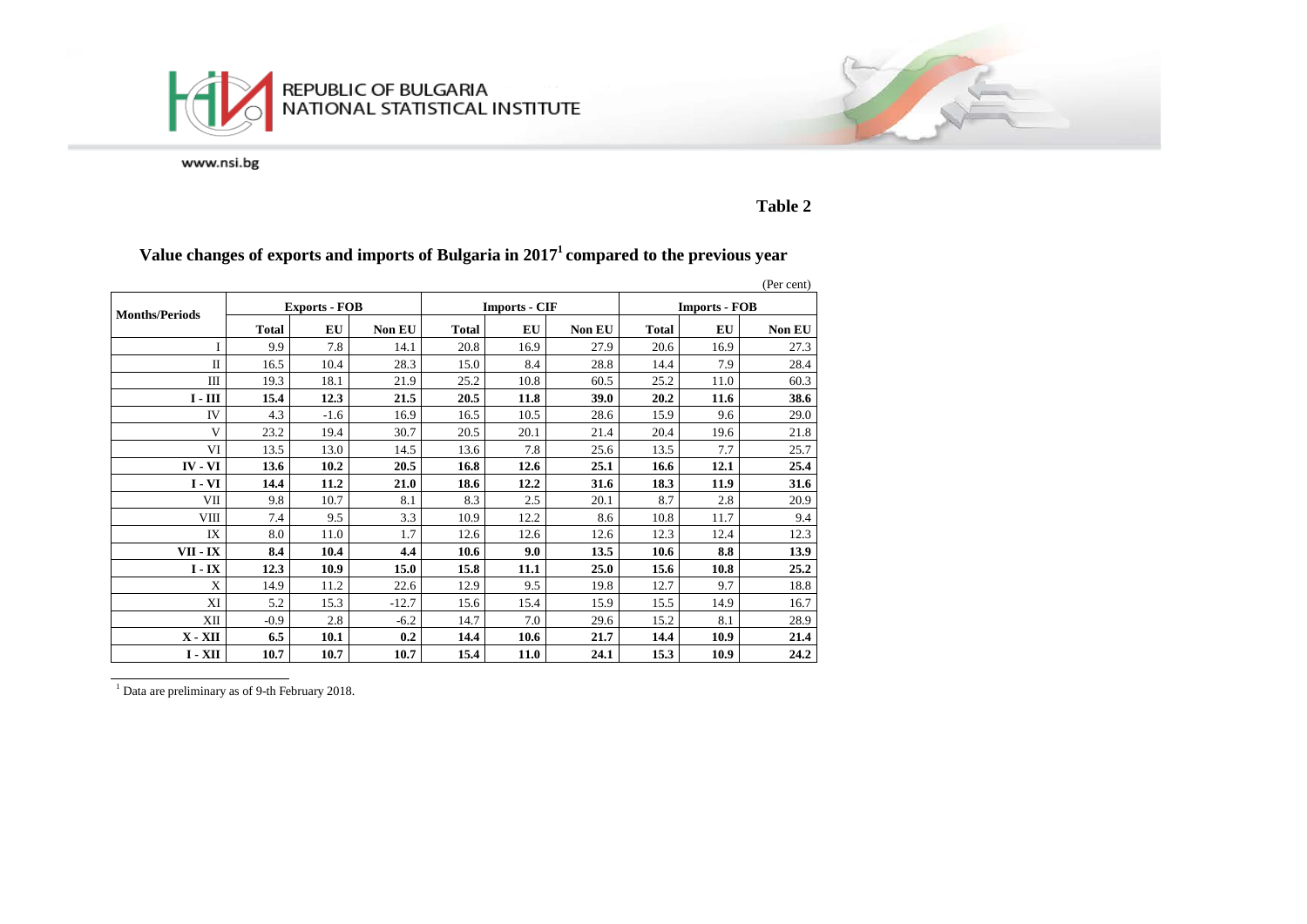



### **Еxports, imports and trade balance of Bulgaria with main non EU partner countries1 in 2016 and 2017<sup>2</sup>**

|                                          |                    | <b>Exports - FOB</b> |                                                      |                    | <b>Imports - CIF</b> | Trade balance -<br><b>FOB/CIF</b>                   |                    |           |
|------------------------------------------|--------------------|----------------------|------------------------------------------------------|--------------------|----------------------|-----------------------------------------------------|--------------------|-----------|
| <b>Countries</b>                         | 2016               | 2017                 | <b>Change</b><br>compared to                         | 2016               | 2017                 | <b>Change</b><br>compared to                        | 2016               | 2017      |
|                                          | <b>Million BGN</b> |                      | the same<br>period of the<br>previous year<br>$-9/6$ | <b>Million BGN</b> |                      | the same<br>period of the<br>previous year<br>$-$ % | <b>Million BGN</b> |           |
| Third countries -total                   | 16028.7            | 17744.6              | 10.7                                                 | 17216.9            | 21368.3              | 24.1                                                | $-1188.2$          | $-3623.7$ |
| of which:                                |                    |                      |                                                      |                    |                      |                                                     |                    |           |
| Albania                                  | 127.2              | 152.1                | 19.6                                                 | 31.1               | 35.5                 | 14.1                                                | 96.1               | 116.6     |
| Bosnia and Herzegovina                   | 130.4              | 132.6                | 1.7                                                  | 84.9               | 77.6                 | $-8.6$                                              | 45.5               | 55.0      |
| <b>Brazil</b>                            | 50.7               | 48.0                 | $-5.3$                                               | 50.2               | 38.1                 | $-24.1$                                             | 0.5                | 9.9       |
| Canada                                   | 96.0               | 78.1                 | $-18.6$                                              | 94.3               | 122.8                | 30.2                                                | 1.7                | $-44.7$   |
| China                                    | 914.5              | 1246.1               | 36.3                                                 | 2034.9             | 2168.6               | 6.6                                                 | $-1120.4$          | $-922.5$  |
| Egypt                                    | 567.2              | 715.7                | 26.2                                                 | 709.7              | 1094.2               | 54.2                                                | $-142.5$           | $-378.5$  |
| Former Yugoslav Republic of<br>Macedonia | 769.1              | 798.7                | 3.8                                                  | 505.2              | 617.0                | 22.1                                                | 263.9              | 181.7     |
| Georgia                                  | 323.1              | 278.3                | $-13.9$                                              | 280.7              | 578.4                | 106.1                                               | 42.4               | $-300.1$  |
| Gibraltar                                | 43.9               | 103.3                | 135.3                                                | 0.1                | 0.0                  | $\mathbf X$                                         | 43.8               | 103.3     |
| India                                    | 202.7              | 194.9                | $-3.8$                                               | 238.9              | 274.0                | 14.7                                                | $-36.2$            | $-79.1$   |
| Indonesia                                | 67.0               | 42.9                 | $-36.0$                                              | 71.8               | 92.9                 | 29.4                                                | $-4.8$             | $-50.0$   |
| Iran, Islamic Republic of                | 134.0              | 103.6                | $-22.7$                                              | 49.1               | 105.6                | 115.1                                               | 84.9               | $-2.0$    |
| Israel                                   | 172.7              | 143.4                | $-17.0$                                              | 99.0               | 99.6                 | 0.6                                                 | 73.7               | 43.8      |
| Japan                                    | 80.0               | 78.0                 | $-2.5$                                               | 186.0              | 205.9                | 10.7                                                | $-106.0$           | $-127.9$  |
| Kazakhstan                               | 36.9               | 44.1                 | 19.5                                                 | 33.6               | 27.3                 | $-18.8$                                             | 3.3                | 16.8      |
| Korea, Republic of                       | 160.8              | 82.3                 | $-48.8$                                              | 218.1              | 222.2                | 1.9                                                 | $-57.3$            | $-139.9$  |
| Libya                                    | 154.9              | 115.1                | $-25.7$                                              | 7.2                | 13.0                 | 80.6                                                | 147.7              | 102.1     |
| Morocco                                  | 126.3              | 135.9                | 7.6                                                  | 183.6              | 219.0                | 19.3                                                | $-57.3$            | $-83.1$   |
| Namibia                                  | 94.7               | 252.5                | 166.6                                                | 0.1                | 0.1                  | 0.0                                                 | 94.6               | 252.4     |
| Norway                                   | 68.7               | 66.1                 | $-3.8$                                               | 45.3               | 60.0                 | 32.5                                                | 23.4               | 6.1       |
| Peru                                     | 15.6               | 18.6                 | 19.2                                                 | 47.3               | 47.7                 | 0.8                                                 | $-31.7$            | $-29.1$   |
| <b>Russian Federation</b>                | 765.3              | 1405.7               | 83.7                                                 | 4570.0             | 6054.7               | 32.5                                                | $-3804.7$          | $-4649.0$ |
| Serbia                                   | 743.4              | 919.5                | 23.7                                                 | 761.7              | 1183.3               | 55.3                                                | $-18.3$            | $-263.8$  |
| Singapore                                | 355.8              | 358.7                | 0.8                                                  | 54.8               | 68.8                 | 25.5                                                | 301.0              | 289.9     |
| South Africa                             | 134.8              | 116.3                | $-13.7$                                              | 35.7               | 59.0                 | 65.3                                                | 99.1               | 57.3      |
| Switzerland                              | 266.5              | 265.5                | $-0.4$                                               | 384.2              | 414.4                | 7.9                                                 | $-117.7$           | $-148.9$  |
| Syrian Arab Republic                     | 35.7               | 38.8                 | 8.7                                                  | 1.7                | 0.6                  | $-64.7$                                             | 34.0               | 38.2      |
| Taiwan                                   | 50.2               | 48.4                 | $-3.6$                                               | 219.7              | 197.9                | $-9.9$                                              | $-169.5$           | $-149.5$  |
| Turkey                                   | 3694.9             | 4064.1               | 10.0                                                 | 3179.5             | 3728.3               | 17.3                                                | 515.4              | 335.8     |
| Ukraine                                  | 278.5              | 278.0                | $-0.2$                                               | 801.5              | 903.2                | 12.7                                                | $-523.0$           | $-625.2$  |
| <b>United Arab Emirates</b>              | 457.4              | 304.7                | $-33.4$                                              | 41.6               | 53.7                 | 29.1                                                | 415.8              | 251.0     |
| <b>United States</b>                     | 693.5              | 679.6                | $-2.0$                                               | 408.3              | 454.6                | 11.3                                                | 285.2              | 225.0     |
| Viet-Nam                                 | 175.6              | 48.8                 | $-72.2$                                              | 80.6               | 85.3                 | 5.8                                                 | 95.0               | $-36.5$   |

<sup>1</sup> Partner country:

- In case of exports (or dispatches) is the country (or Member State) of final destination of the goods.

- In case of imports (or arrivals) is the country (or Member State) of consignment of the goods.

<sup>2</sup> Data are preliminary as of 9-th February 2018.

"x"- category not applicable.

"0"- figure less than half the unit used.